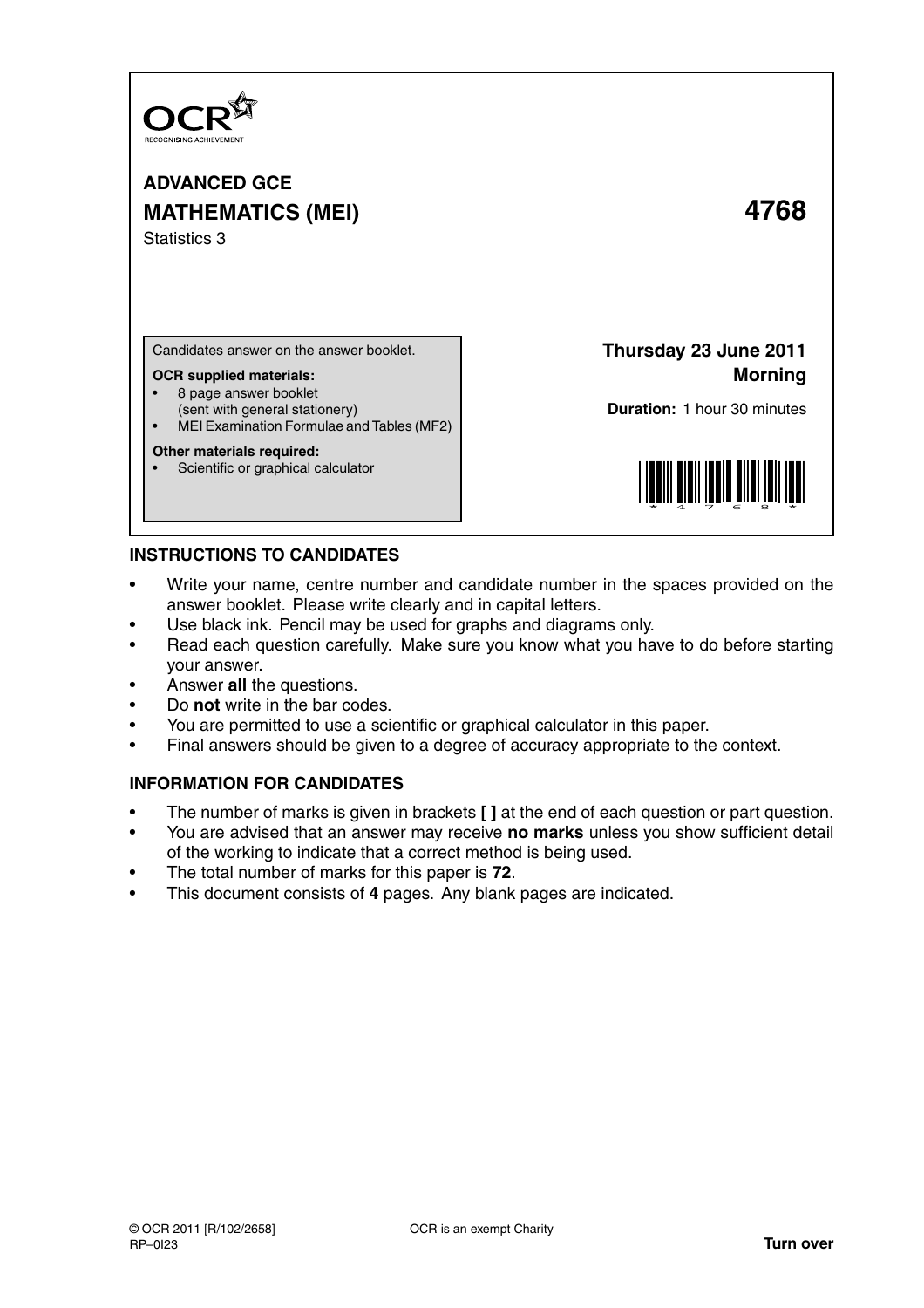**1** Gerry runs 5000-metre races for his local athletics club. His coach has been monitoring his practice times for several months and he believes that they can be modelled using a Normal distribution with mean 15.3 minutes. The coach suggests that Gerry should try running with a pacemaker in order to see if this can improve his times. Subsequently a random sample of 10 of Gerry's times with the pacemaker is collected to see if any reduction has been achieved. The sample of times (in minutes) is as follows.

14.86 15.00 15.62 14.44 15.27 15.64 14.58 14.30 15.08 15.08

- **(i)** Why might a *t* test be used for these data? **[2]**
- **(ii)** Using a 5% significance level, carry out the test to see whether, on average, Gerry's times have been reduced. **[9]**
- **(iii)** What is meant by 'a 5% significance level'? What would be the consequence of decreasing the significance level? **[3]**
- **(iv)** Find a 95% confidence interval for the true mean of Gerry's times using a pacemaker. **[4]**
- **2** Scientists researching into the chemical composition of dust in space collect specimens using a specially designed spacecraft. The craft collects the particles of dust in trays that are made up of a large array of cells containing aerogel. The aerogel traps the particles that penetrate into the cells.
	- **(i)** For a random sample of 100 cells, the number of particles of dust in each cell was counted, giving the following results.

| Number of particles |  | -   |    |    |     |  |  |
|---------------------|--|-----|----|----|-----|--|--|
| Frequency           |  | - ∪ | ∠∪ | ⊥J | . v |  |  |

It is thought that the number of particles collected in each cell can be modelled using the distribution Poisson(4.2) since 4.2 is the sample mean for these data.

Some of the calculations for a  $\chi^2$  test are shown below. The cells for 8, 9 and 10+ particles have been combined.

| Number of particles   |  |
|-----------------------|--|
| Observed frequency    |  |
| Expected frequency    |  |
| Contribution to $X^2$ |  |

| Number of particles       |        |       |        | 8+     |
|---------------------------|--------|-------|--------|--------|
| Observed frequency        | 15     |       |        |        |
| <b>Expected frequency</b> | 16.33  | 11.44 | 6.86   | 6.39   |
| Contribution to $X^2$     | 0.1083 |       | 0.6676 | 0.4056 |

Complete the calculations and carry out the test using a 10% significance level to see whether the number of particles per cell may be modelled in this way. **[12]**

**(ii)** The diameters of the dust particles are believed to be distributed symmetrically about a median of 15 micrometres ( $\mu$ m). For a random sample of 20 particles, the sum of the signed ranks of the diameters of the particles smaller than 15  $\mu$ m (*W*<sub>−</sub>) is found to be 53. Test at the 5% level of significance whether the median diameter appears to be more than 15 µm. **[6]**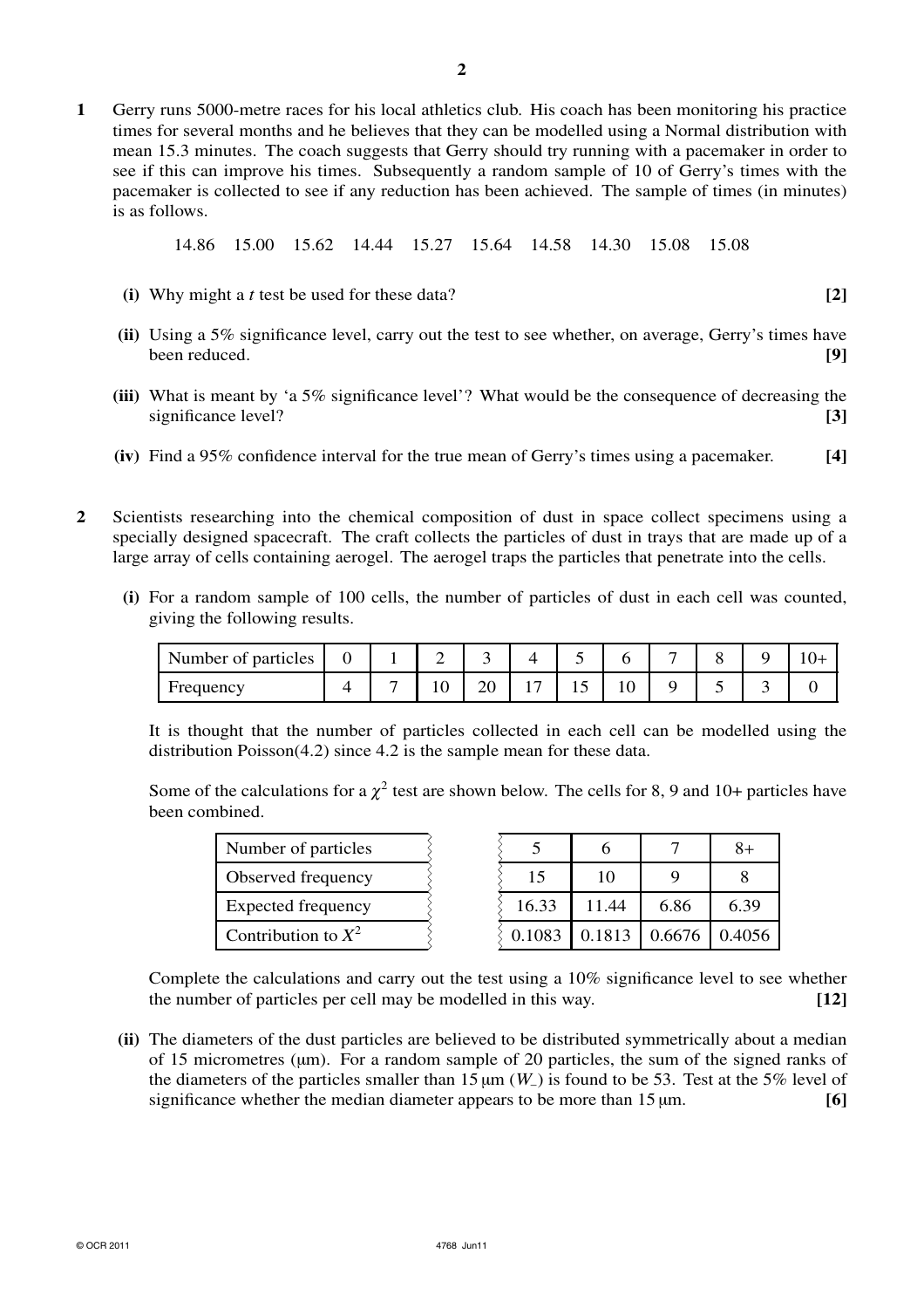- **3** The time, in hours, until an electronic component fails is represented by the random variable *X*. In this question two models for *X* are proposed.
	- **(i)** In one model, *X* has cumulative distribution function

$$
G(x) = \begin{cases} 0 & x \le 0, \\ 1 - \left(1 + \frac{x}{200}\right)^{-2} & x > 0. \end{cases}
$$

- (*A*) Sketch G(*x*). **[3]**
- (*B*) Find the interquartile range for this model. Hence show that a lifetime of more than 454 hours (to the nearest hour) would be classed as an outlier. **[6]**
- **(ii)** In the alternative model, *X* has probability density function

$$
f(x) = \begin{cases} \frac{1}{200} e^{-\frac{1}{200}x} & x > 0, \\ 0 & \text{elsewhere.} \end{cases}
$$

(*A*) For this model show that the cumulative distribution function of *X* is

$$
F(x) = \begin{cases} 0 & x \le 0, \\ 1 - e^{-\frac{1}{200}x} & x > 0. \end{cases}
$$
 [3]

- (*B*) Show that  $P(X > 50) = e^{-0.25}$ . **[2]**
- (*C*) It is observed that a particular component is still working after 400 hours. Find the conditional probability that it will still be working after a further 50 hours (i.e. after a total of 450 hours) given that it is still working after 400 hours. **[4]**
- **4** The weights of Avonley Blue cheeses made by a small producer are found to be Normally distributed with mean 10 kg and standard deviation 0.4 kg.
	- **(i)** Find the probability that a randomly chosen cheese weighs less than 9.5 kg. **[3]**

One particular shop orders four Avonley Blue cheeses each week from the producer. From experience, the shopkeeper knows that the weekly demand from customers for Avonley Blue cheese is Normally distributed with mean 35 kg and standard deviation 3.5 kg. In the interests of food hygiene, no cheese is kept by the shopkeeper from one week to the next.

**(ii)** Find the probability that, in a randomly chosen week, demand from customers for Avonley Blue will exceed the supply. **[4]**  $\qquad \qquad$  [4]

Following a campaign to promote Avonley Blue cheese, the shopkeeper finds that the weekly demand for it has increased by 30% (i.e. the mean and standard deviation are both increased by 30%). Therefore the shopkeeper increases his weekly order by one cheese.

- **(iii)** Find the probability that, in a randomly chosen week, demand will now exceed supply. **[4]**
- **(iv)** Following complaints, the cheese producer decides to check the mean weight of the Avonley Blue cheeses. For a random sample of 12 cheeses, she finds that the mean weight is 9.73 kg. Assuming that the population standard deviation of the weights is still 0.4 kg, find a 95% confidence interval for the true mean weight of the cheeses and comment on the result. Explain what is meant by a 95% confidence interval. **[7]**